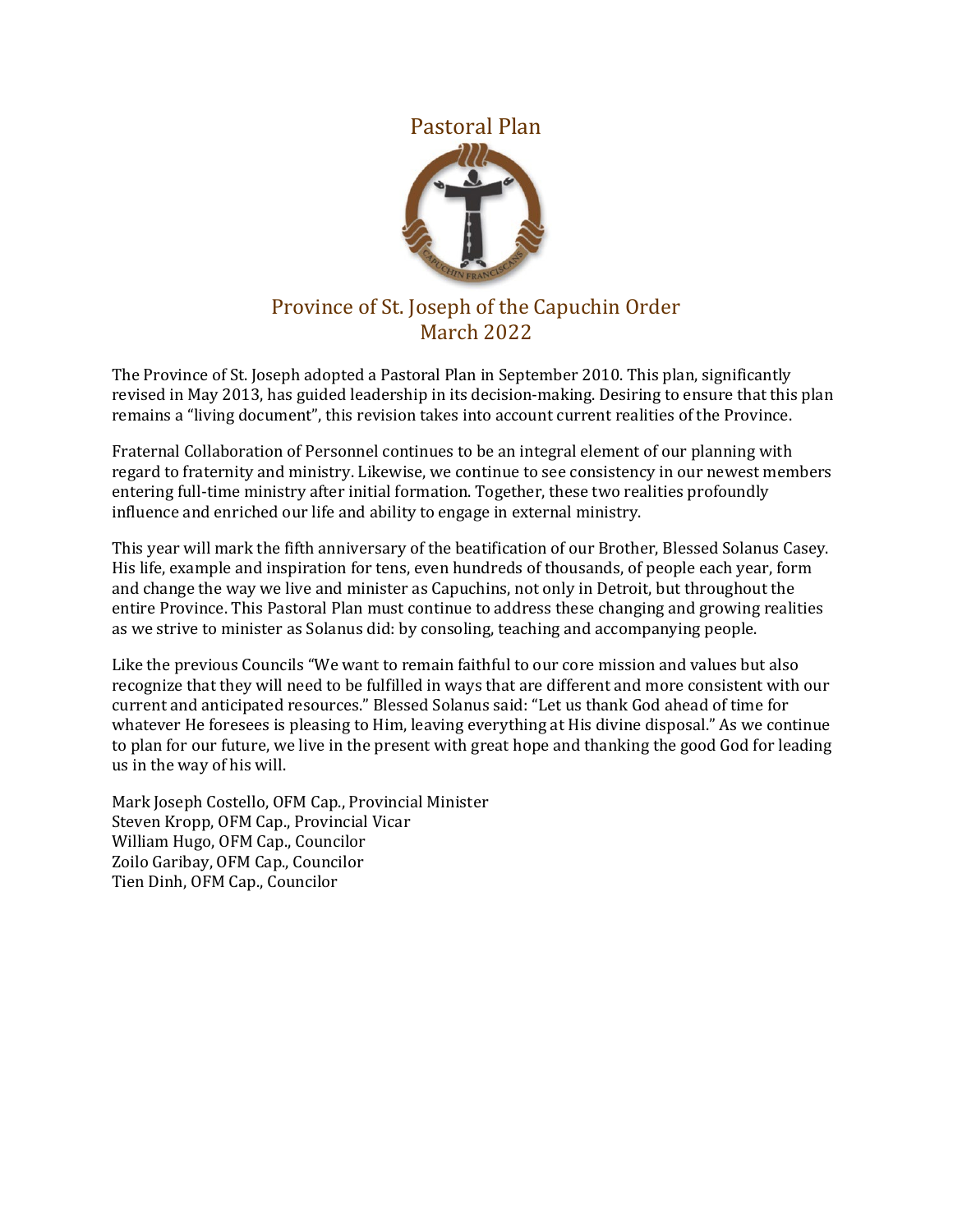# **Principles for Planning**

Our Pastoral Plan will integrate the Mission, Vision and Values of the Province of St. Joseph: hospitality, partnering, and justice for all creation, empowerment, compassion, and joyful service.

#### **Aspirations**

- We must rely on the guidance of the Holy Spirit and trust in Divine Providence in our discernment and decision-making.
- We will maintain a balance of prayer, contemplation, ministry, and fraternity, remembering that our witness to the Gospel as brothers is our first ministry to the Church.
- We will maintain our preferential option for ministering to/with/among our brothers and sisters who are poor and marginalized. At the same time, as brothers to all, we will also be open to working with and serving a wide variety of people.
- The Province will encourage all friars and communities to pray daily for Vocations and for the needs of our benefactors.
- In response to the signs of the times, the needs of the Church and the good of the Province, we will be open to considering possibilities for a new ministry.

#### **Assumptions**

- Pastoral planning is an ongoing process; therefore, this plan and its implementation will need to be reviewed and amended in response to changes in personnel, finances, and other circumstances.
- Every ministry that is currently owned or supported by the Province is consistent with our mission, vision and values.
- Our ministries include itinerant preaching in differing forms; conscious of this Capuchin charism, evangelization is at the heart of all our ministries.
- Every ministry that is currently owned or supported by the Province is important to the friars and others who serve with them, as well as the people it serves.
- Our younger members and those in initial formation have a significant but not exclusive voice in the ongoing discernment of our ministerial priorities, since they are the ones who will primarily be called upon to carry on our work in the coming years.
- Our planning, while focused on the Province and our Ministries, takes into account the other entities with whom we are engaged – most especially the dioceses where we serve. Their pastoral planning and decision making may necessitate changes in our plan.

### **Practices**

Initial Formation

• Creatively promoting vocations—particularly Capuchin vocations—and supporting initial formation must be part of the consciousness and mission of every ministry of the Province. In addition, we need to have communities and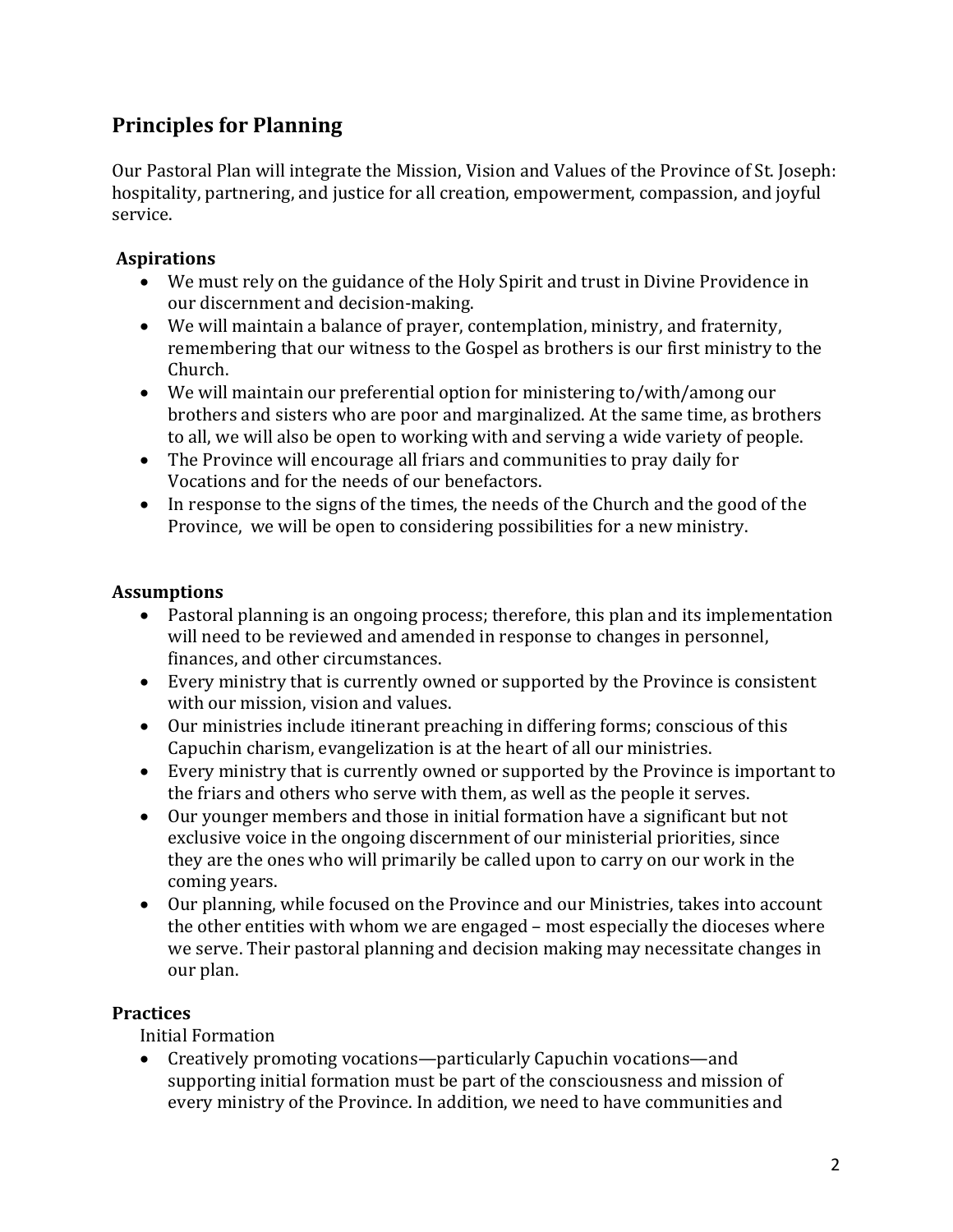ministries that will be attractive to prospective members.

- Capuchin friaries will be summer residences for friars in post-novitiate formation, who may work at Capuchin-Sponsored ministries.
- In our planning we take into consideration recent studies suggest that a majority of young people looking at religious life today, are attracted to those orders that have:
	- strong community life;<br>• shared ministries, parti
	- shared ministries, particularly among the poor and marginalized;
	- a clearly articulated and lived mission;
	- commitment to personal and communal prayer, especially the Eucharist; and
	- respect and support for the traditions and teachings of the Church and the Magisterium.
- In coordination with the Capuchin Vocation Office, our communities and ministries will be open to housing and hosting candidates for closer affiliation and ministry internship opportunities.
- New friars, whether through initial formation or Collaboration, will be invited to longer range planning regarding ministry in the Province and preparation for various ministries. Engagement with Ministry directors will be a component of this process.

Fraternal Collaboration of Personnel

- The Province is engaged in fraternal collaboration of personnel with various Provinces of the Order. In particular we have relationships of collaboration with the following Provinces:
- Amala Annai- Tamil Nadu, India
- Pavanatma Kerala, India
- Krist Jyoti- Delhi, India
- Mary Kidane Meheret- Ethiopia
- Assumption of Mary- Tanzania
- The purpose of fraternal collaboration of personnel is the reinforcement of our fraternal life and prayer, which then serves to support the ministries of the Province that are valuable for our mission, values and identity.
- A friar who is assigned to serve as the Director of Fraternal Collaboration will work closely with the friars that are received into the Province from other circumscriptions and with the local communities to which they are assigned.
- Mentors will be identified and through regular meetings and will help new ministers to transition to and learn the requirements of their positions.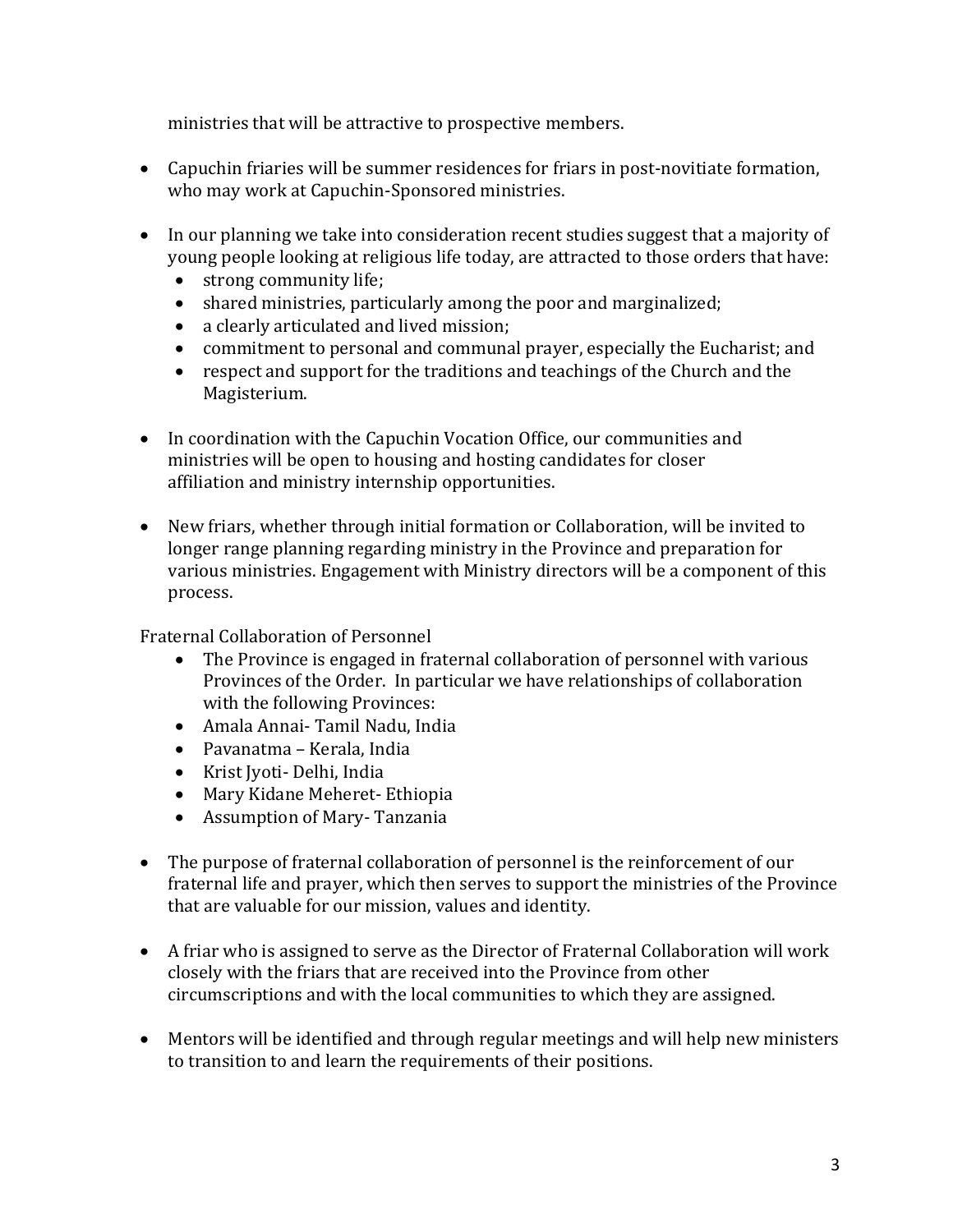Building Flexibility into Capuchin Personnel

• We support communities that go beyond providing the minimal necessary number of friars for current ministries. We will place friars out of initial formation, senior friars, friar collaborators and the general provincial membership so that the Province is more able to respond to personnel needs, emergencies, routine transfers and possible new ministries.

### Compensation

• Every external ministry in which a friar serves will offer the Province some kind of compensation for that friar's ministry. The expectation is that this compensation will be determined by diocesan scale, lay equivalency, or some other relevant standard. Any compensation less than the full scale must be negotiated with the ministry and approved by the Provincial Minister and Council. Because of the financial needs of the fraternity, particularly our elderly brothers and those in initial formation, the Province will not be able to grant permissions for salary reductions in most instances.

### Continuing Formation

- In order to meet our own needs and to better respond to the signs of the times and the needs of the Church, the Province will support friars to obtain advanced degrees in areas suitable and useful for our life and ministries.
- All friars, particularly those under age 60, are encouraged to learn a language other than English for the sake of fraternal life and ministry.
- Friars entering a cross-cultural ministry will be expected and given the opportunity to be trained at relevant programs.
- The Province will provide opportunities for on-going Franciscan formation. Friars are encouraged to seek out additional ways to continue to develop in the Franciscan tradition.
- Friars will be encouraged to develop concrete plans for their spiritual development and to broaden their knowledge, experience and skills in ministry. The Provincial Minister and Council and Director of Continuing Formation will create the structures and provide the support necessary to achieve this.

Pastoral Care and Conciliation

- The safety and protection of minors and vulnerable adults is of paramount importance to the Province. To facilitate this ministry the Province maintains an Office of Pastoral Care and Conciliation. We are determined to respond decisively to any instance in which a member of the Province has abused a child, youth or vulnerable adult.
- For the foreseeable future we recognize that as part of the normal ministry of the Province we will need to reach out to those who have been harmed and respond to them pastorally and in a manner that reflects our mission and values. We will also provide pastoral care for and accountability of our brothers who have offended.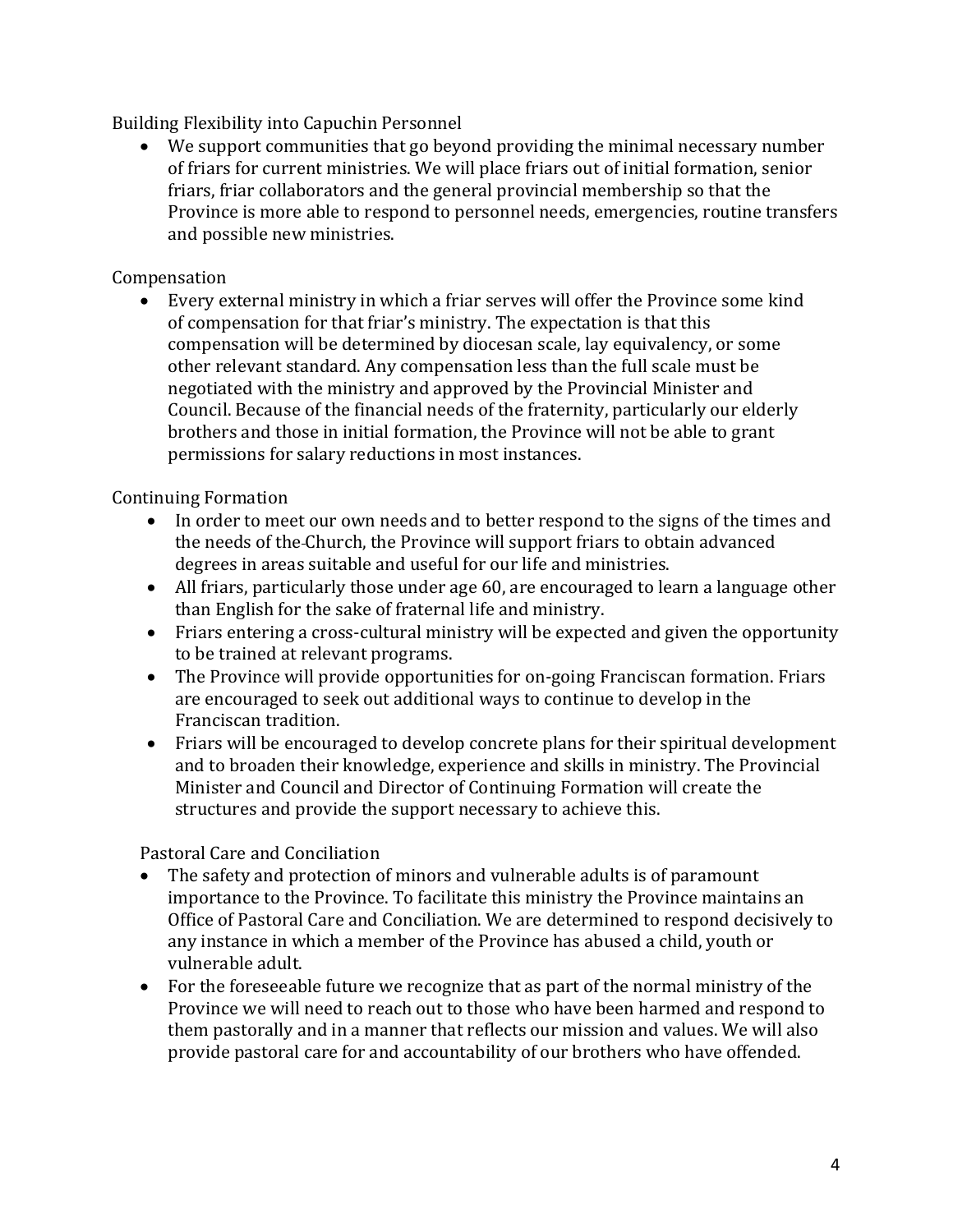• The Province will work to provide a safe environment in all of our ministries for those we serve by providing appropriate training for our employees, volunteers and friars.

Senior Friars

- "Retirement" is not a disengagement from Capuchin life and ministry but rather a different way of living and ministering as a friar. Senior friars are encouraged to participate in community and ministry as their health and energy permit.
- Decisions on where an individual friar will retire will depend not only on his personal preferences but also on his required level of care (independent, assisted, full-time nursing) and available suitable housing.
- Friars who are fully retired and not engaged in any ministry outside their residences are encouraged to devote themselves in a special way to the ministry of contemplation and prayer, remembering to pray in a special way for these intentions:
	- Vocations in the Church, especially to the Capuchin way of life
	- Our candidates, postulants, novices and friars in post-novitiate and formation for work and ministry
	- Our benefactors and volunteers
	- The Province: friars, partners in ministry, and the people we serve
	- The guidance of the Holy Spirit for the Provincial Minister and Council to be faithful to our mission and attentive to the signs of the times

### **Provincial Structures**

The implementation of this plan will be overseen by the Provincial Minister and Council in collaboration with the Treasurer and Director of Provincial Ministries.

Regional Clusters

- Honoring the principle of subsidiarity and the importance of collaboration, the ministries of the Province are grouped into four Regional Clusters, each with a friar who serves as a Regional Coordinator. These regions are:
	- Michigan
	- Milwaukee-Chicago
	- Central Wisconsin
	- Montana

The Regional Coordinator is appointed by the Provincial Council in consultation with the friars of the Region. His primary tasks are to:

- Convene the friars in his area twice a year for prayer and reflection on their shared life and mission and to encourage greater coordination and collaboration between/among friars in that region; and
- Provide a triennial report to the Provincial Chapter detailing the efforts and progress that have been made.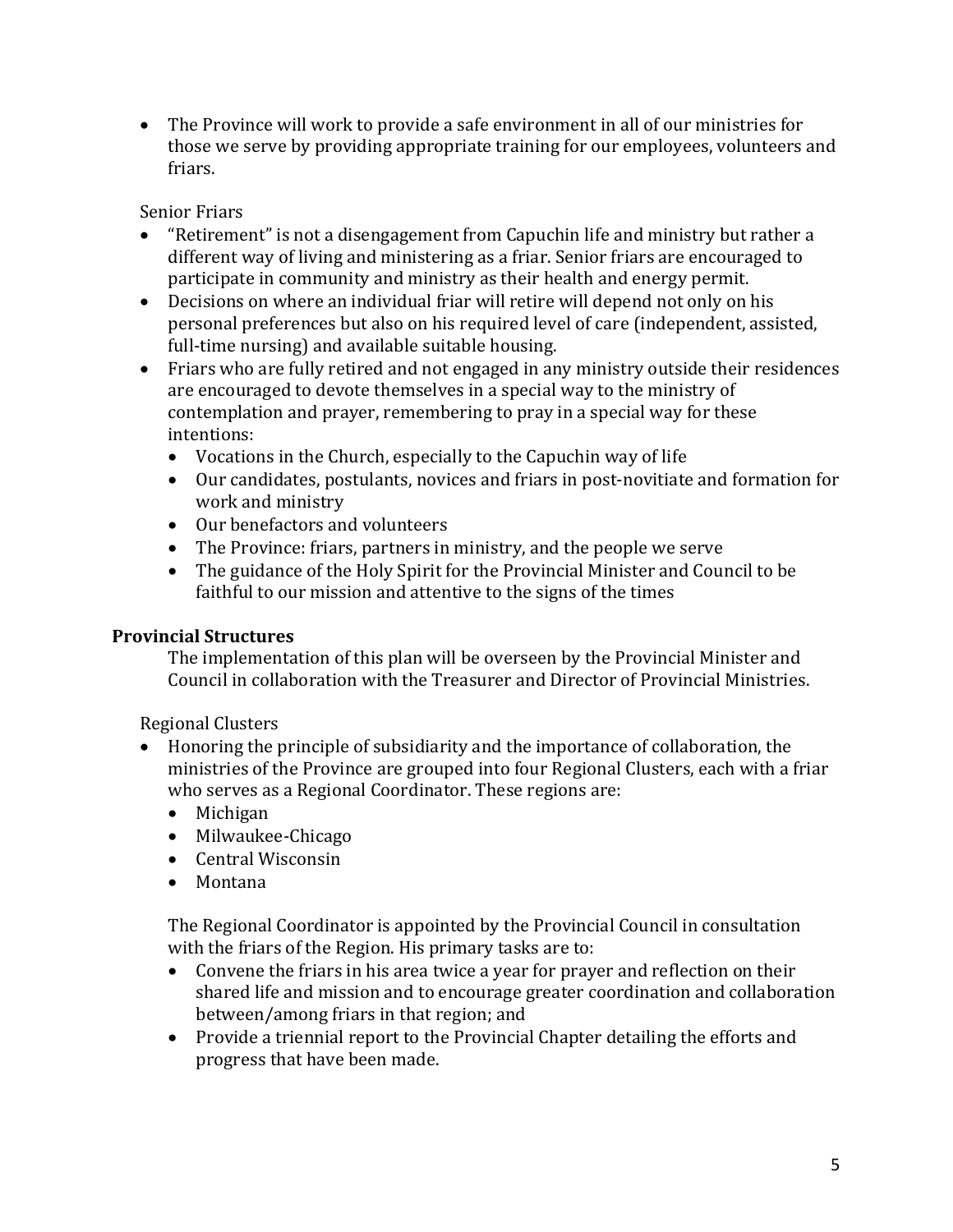#### Internal Ministries

• Internal Ministries, other than Formation Personnel, include: Provincial Minister, Guardians & Vicars, Regional Coordinators, Archives, Development, Capuchin Missions, Capuchin (internal) Communications, Director of Initial Formation, Director of Continuing Formation, Director of Fraternal Collaboration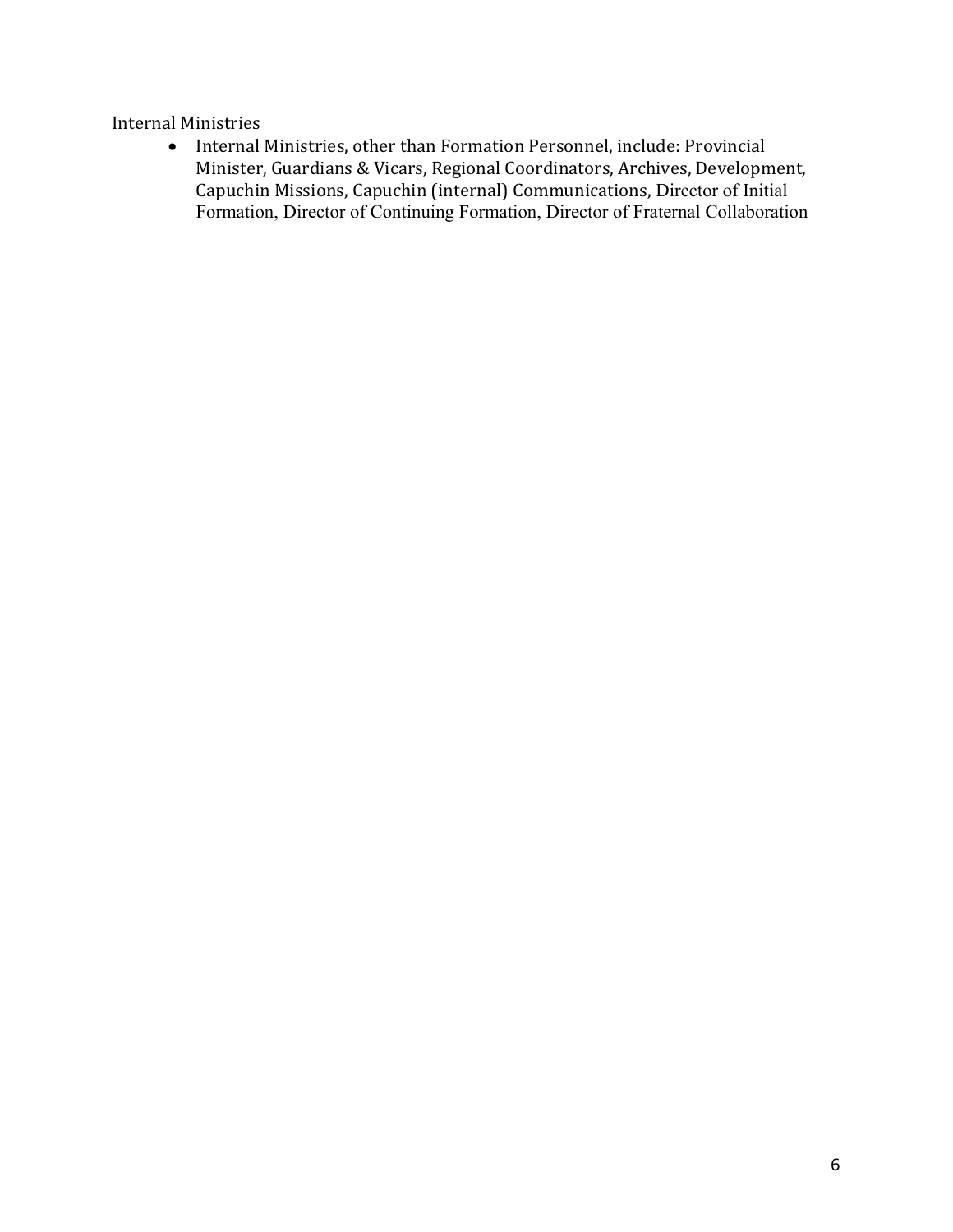# **Part 1 Communities and Ministries**

Background:

*Though discussed and addressed in recent years, this pastoral continues to recognize two important realities:*

- *The need for retirement and healthcare friary rooms in the present and the near future.*
- *The decreased need for multiplication of friaries / friary rooms*

*Additional factors include:*

- *Younger members and friar collaborators see common life as normative.*
- *The desire to minister with other friars is also favored.*
- *The church, our society and the Order (Province) are Multicultural* realities

*At least one permanent friary is envisioned to be maintained in each of the four regions of the Province. Efficiencies regarding guardians, maintenance and upkeep will be realized by the Province if we keep fewer buildings and ensure that those we do are barrier free, well located and suitable for multigenerational living. This also aids in the desire to promote communal life and ministries.*

# **Michigan**

The Province will maintain two regional communities: St. Bonaventure Monastery, Detroit St. Crispin Friary, Washington

St. Bonaventure will be maintained as a multigenerational friary with 25 rooms available for residents within the Monastery building. The Province will pursue alternative resources for assisted living in the area. The Province will provide at least 4 friars to serve at the Solanus Casey Center with additional assistance by friars from St. Bonaventure Monastery as confessors and counselors. In addition, the Province will actively promote collaboration between the Solanus Casey Center and Capuchin Retreat for the sake of sharing resources, personnel, and evangelization.

In consultation with others the council will propose a friar to serve as vice postulator for the Cause of Blessed Solanus Casey.

The Province will provide at least 5 friars to serve at the Capuchin Soup Kitchen as Ministry Director, chaplains and other positions.

The Province will maintain St. Mary Friary in Detroit as long as needed to accommodate 3- 5 friars to meet current needs for friar rooms in Detroit.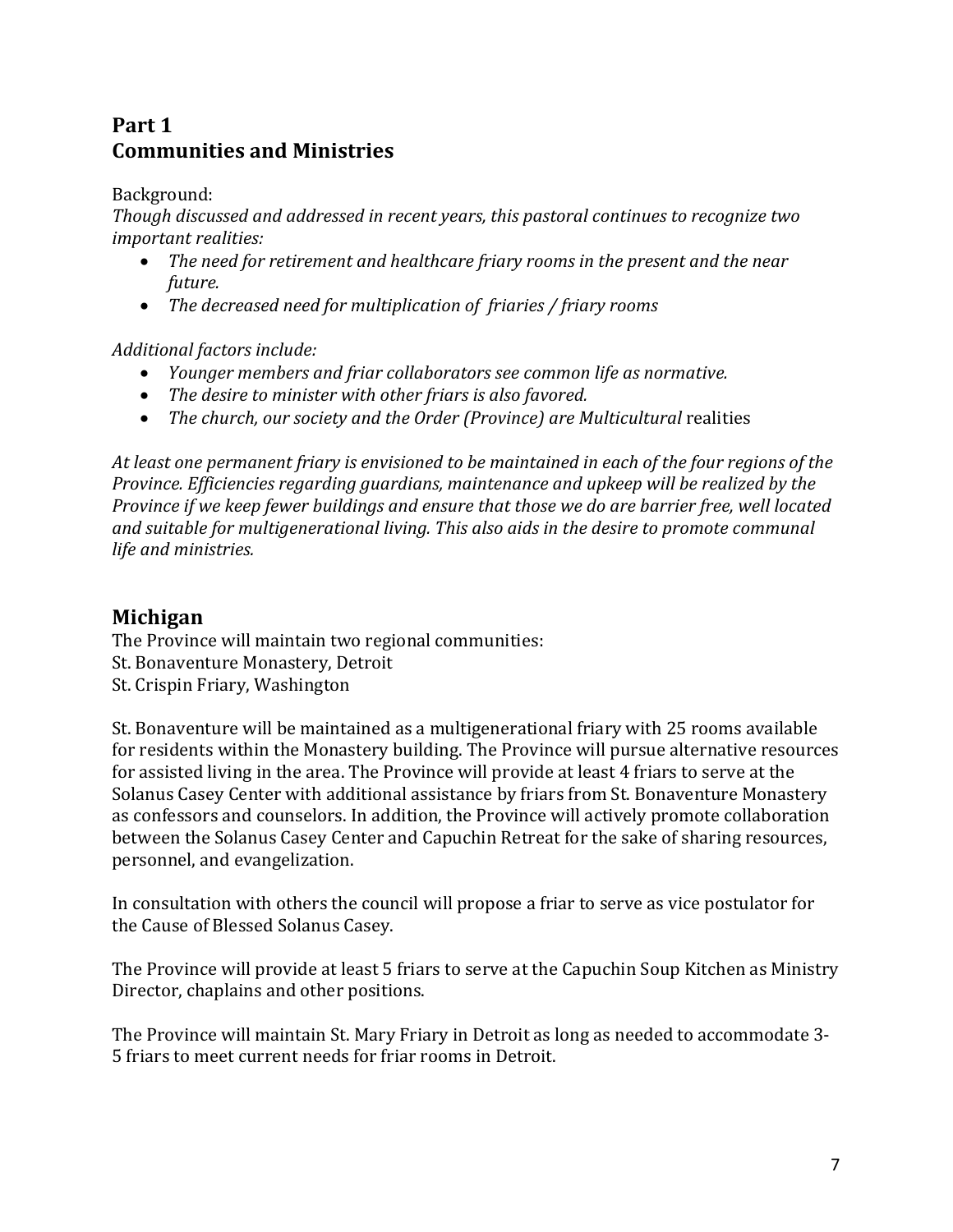St. Crispin Friary will continue to serve the needs of the Retreat house staff and the Province in providing housing and community life for friars. Capuchin Retreat will continue to operate as a retreat center sponsored by the Province with at least 2 friars to serve there along with additional assistance by friars from St. Crispin Friary as confessors and preachers.

Other ministerial assignments in the Michigan region are considered personal commitments at this time. The assigning of friars to these or other ministries in this region is done at the discretion of the Provincial Council.

### **Milwaukee - Chicago**

The Province will maintain three regional communities: Saint Francis Monastery in Milwaukee Saint Benedict the Moor Friary in Milwaukee St. Clare/St. Agnes in Chicago

The Province will develop and maintain a regional community at the St. Francis Monastery. The postulancy program will housed at St. Francis Monastery The Province will provide two friars to staff the Postulancy Program, though by other participating Provinces providing one staff member, one may be sufficient from our Province. The needs of retired friars will be served through a full-time guardian. Facilities for advanced levels of care utilizing resources in the Milwaukee area will be identified and utilized as needed in the future.

The Province will assign at least 3 friars to the Capuchin Community Services Ministry.

St. Francis of Assisi and St. Benedict the Moor parishes operate as a parish cluster. The Province will assign at least one friar to this ministry, with assistance from other friars in Milwaukee. The St. Francis Capuchin Center will also be developed in order to host provincial celebrations, regional meetings and visitors. The site will be able to meet potential increased use in light of its connection to the life of Blessed Solanus Casey.

The house on Achilles St. will be sold after it is no longer needed.

St. Benedict the Moor friary will be maintained. The future use of the block will be further studied.

The Province will maintain a community at the St. Clare and St Agnes sites to house the Post-Novitiate and Ministry Formation programs.

The Province will assign 2 friars to the Post-Novitiate Program. The Province will assign at least one friar to the Provincial Vocation Office. The Province will continue to be a corporate member of Catholic Theological Union, our designated Seminary for presbyteral formation, providing membership presence and participation.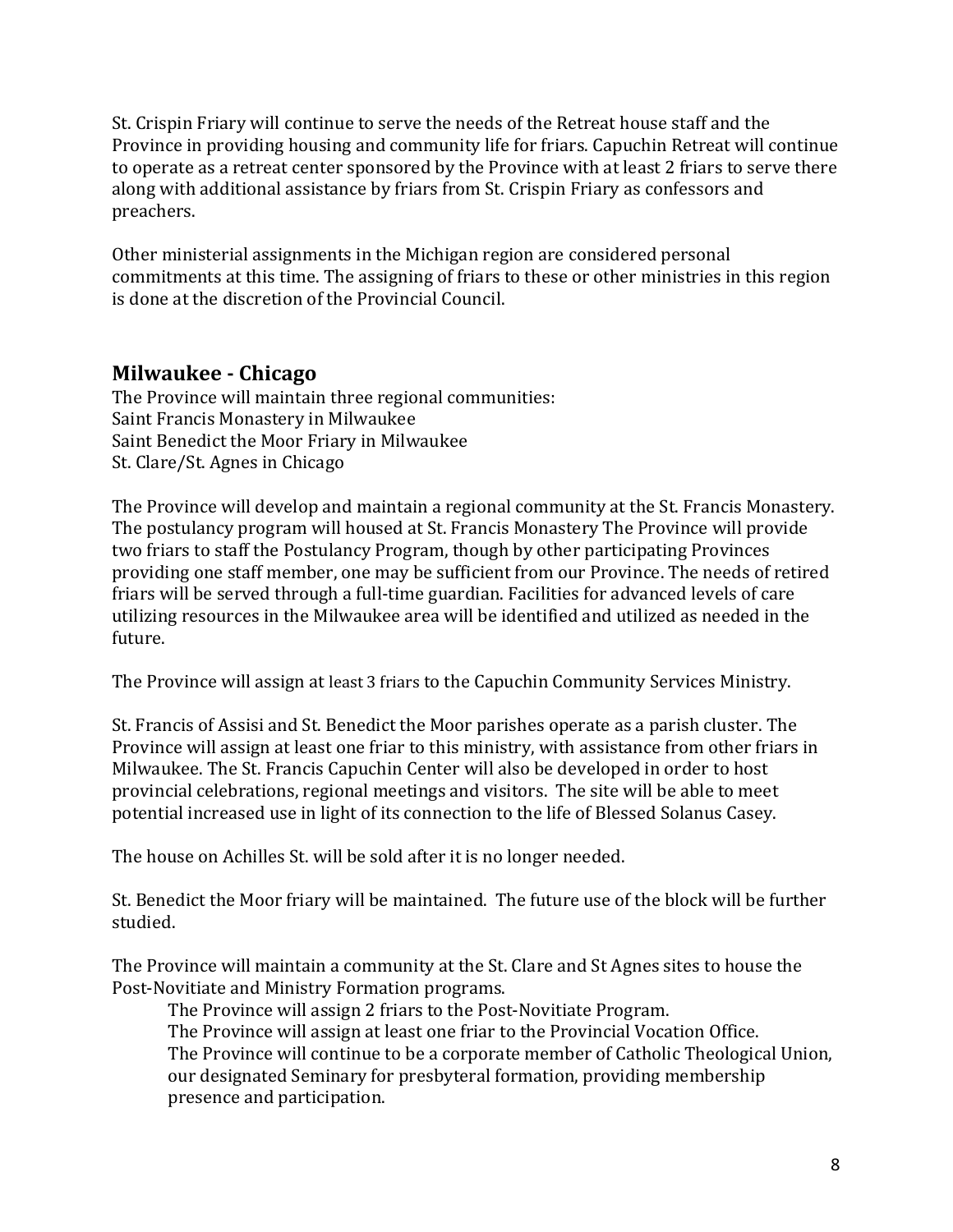### **Central Wisconsin**

The Province will maintain two regional communities: St. Lawrence Friary, Mount Calvary St. Fidelis Friary, Appleton

The Province will continue to staff St. Lawrence Seminary with a rector and at least 5 other friars who will reside in the friary. Other friars ministering in the region or retired will also form the community.

The Province will provide at least one friar to serve as pastor of Our Lady of the Holyland Parish (Mount Calvary/St. Cloud/St. Joseph/Johnsburg/Marytown), assisted by other friars as sacramental ministers.

The Province will continue to maintain St. Felix Friary as long as senior friar rooms are needed. The community at St. Felix Friary will be considered part of Saint Lawrence Community and served by the guardian at Saint Lawrence.

The Province will continue to maintain St. Fidelis Friary for as long as it is needed in the Province. As the need for housing retired friars decreases over the next 10-15 years, this facility may be given over to another use or sold if senior friars can be accommodated in the other, appropriate, friaries of the Province.

The Province will provide at least one friar to serve as pastor of Saint Joseph Parish in Appleton, as long as that is feasible, assisted by other friars as sacramental ministers.

Other ministerial assignments in the Central Wisconsin region are considered personal commitments at this time. The assigning of friars to these or other ministries is done at the discretion of the Provincial Council.

### **Montana—Domestic Mission of the Province**

The Province will maintain one regional community in two locations at:

- 1. St. Katharine Friary, Crow Agency
- 2. St. Labre Friary, Ashland

The Province will continue to maintain friaries on the Crow and Northern Cheyenne reservations. At least 6 friars active and retired including two pastors will be assigned to the ministry and to foster community life in this region. The friars living in Montana will provide sacramental services to the parishes on the two reservations. They will continue to collaborate on ways to best serve the Crow and Northern Cheyenne people. They will provide Christian formation and sacramental support for the schools that are part of the St. Labre system: St. Labre Indian School (Ashland), St. Charles (Pryor), and Pretty Eagle (St. Xavier).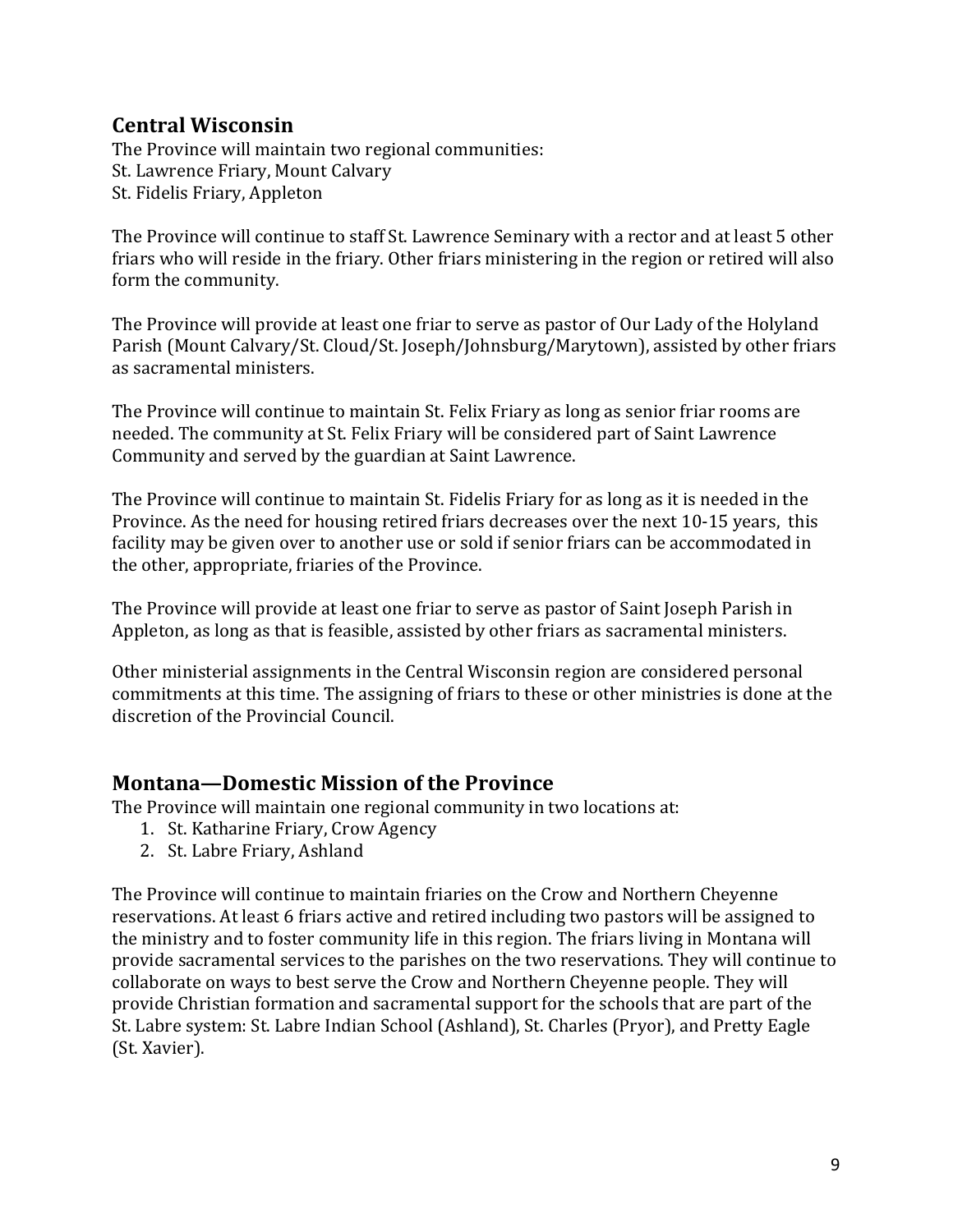Other ministerial assignments in the Montana region are considered personal commitments at this time. The assigning of friars to these or other ministries is done at the discretion of the Provincial Council.

### **Non-Region-Specific Ministries**

Preaching

The Province encourages interested and trained friars to engage in itinerant preaching and teaching as their primary ministry allows. Financial compensation for such preaching and teaching is expected and done through the local community or ministry and should be transparent and accountable.

A friar desiring to engage in full-time itinerant preaching and/or teaching needs the approval of the Provincial Minister and should be able to support himself, the ministry, and the larger Province.

#### Order of Franciscan Seculars

The Province will provide spiritual assistants to serve the Order of Franciscan Seculars as friars are available

### **Outside the Province**

Upon completion of the service of the current friars serving full-time the Province will not provide a friar to serve in the Apostolic Vicariate of Northern Arabia. Friars are welcome to do short term help outs in the Middle East.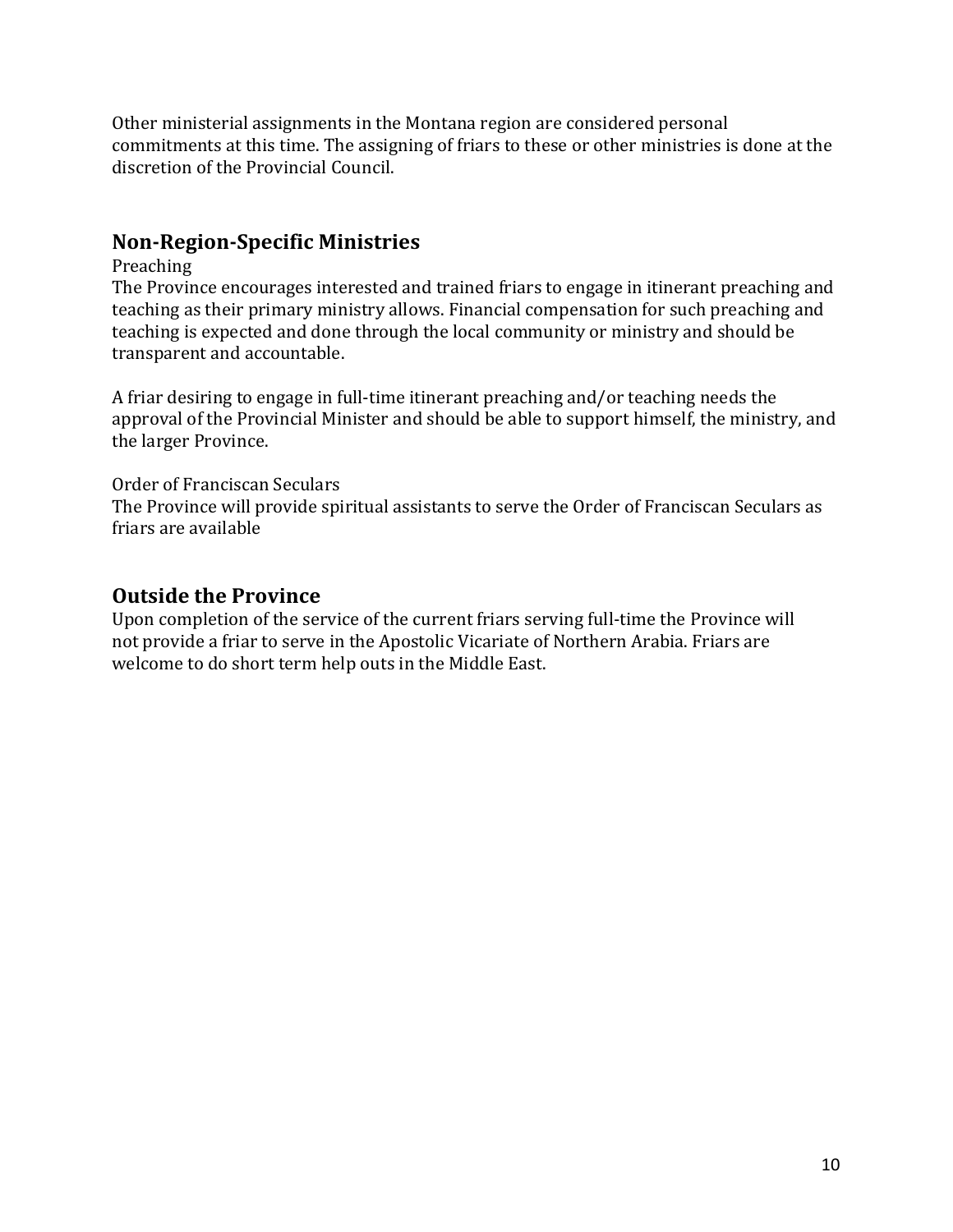# **Part 2 Fraternal Collaboration**

Background:

- *Fraternal Collaboration of Personnel was briefly discussed at the 2014 Provincial Chapter, follow-up regional meetings to discuss the practice and a consultative vote endorsed its development in our Province. Fraternal Collaboration of Personnel has its roots in the missionary movement of the Order while challenging us to think about sharing provincial gifts in a more reciprocal manner. While the numerical decline of brothers in certain parts of our Order contributed to the practice of Fraternal Collaboration the desire to express the diverse international nature of the Order also influenced this development.*
- *Fraternal Collaboration of Personnel is conceived as an alternative to living in a mode of diminishment, hoping to bridge the gap that lies between our numerous senior friars and a resurgence of younger brothers in the past 15 years.*
- *This Collaboration of Personnel is about the reinvigoration of our Province through both its fraternal life and ministries. Through it, we have been able to move beyond operating with the minimum number of Capuchins possible.*
- *Collaboration constitutes a double dynamic of conversion: Capuchins from other places certainly experience all the challenges associated with missionaries. However, the members of the Province of St. Joseph are also challenged to move beyond their own cultural preferences in order to live and minister with our collaborators.*

The process for collaboration begins in discussion of our provincial needs with collaborating Provinces. Upon arrival, a collaborating friar shall be assigned to initial communities in order to help that him acclimate and enter into the life of the Province. These initial communities are St. Lawrence, Mount Calvary WI, St. Clare of Assisi, Chicago, IL, St. Francis, Milwaukee WI and St Bonaventure, Detroit, MI.

The Province goal has been to welcome 18 collaboration friars from various Provinces in the world. One friar will serve as the overall coordinator for the collaboration process.

Structural ministerial planning may allow for more communal expressions of ministry. This means moving beyond the perceived "least number of friars needed" criterion to support friars ministering together.

The guardian will provide for mentoring of the collaboration friar and the community where he resides. The director of Collaboration will serve as a resource.